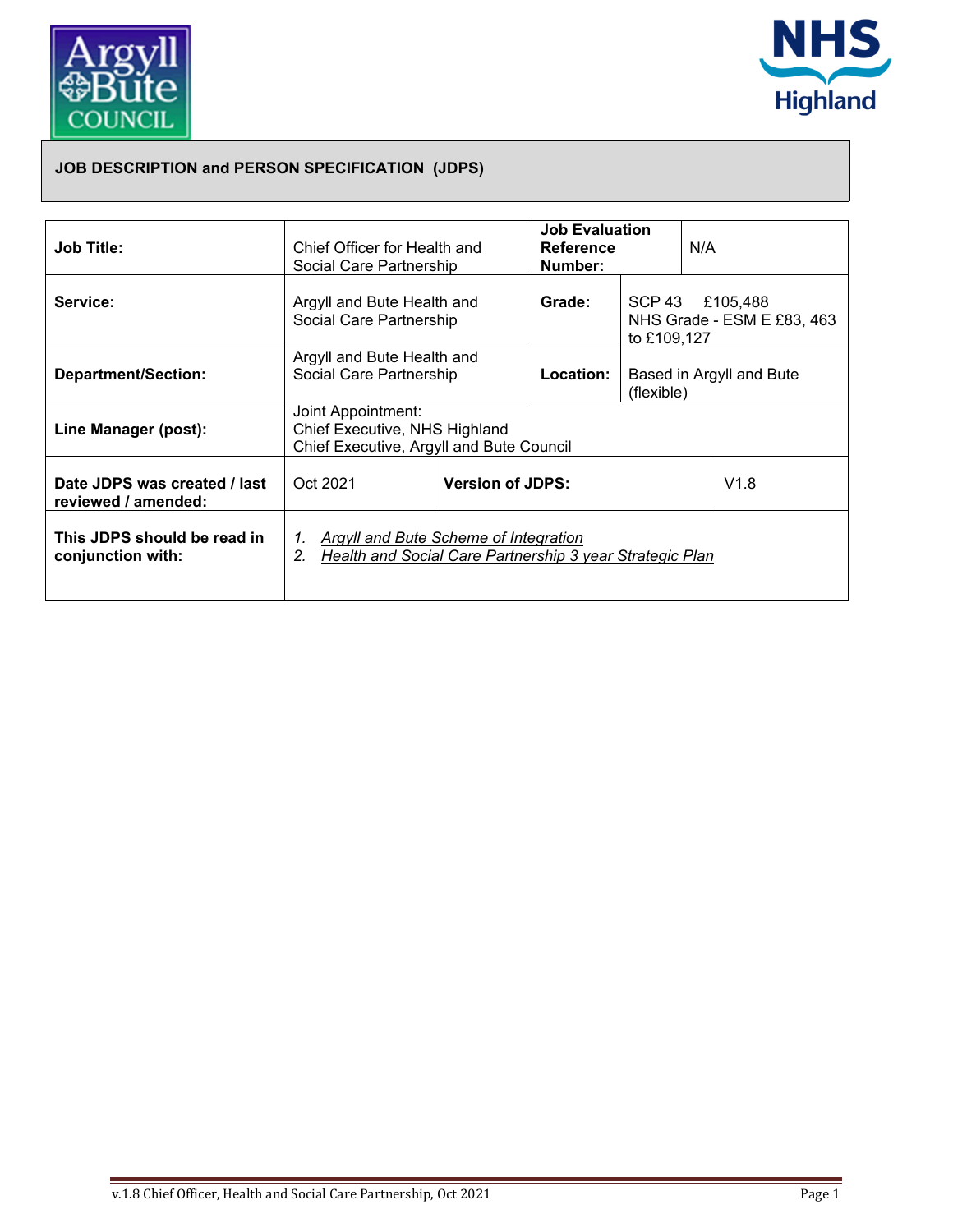



## **Job Summary:**

To lead on behalf of the Integration Joint Board, the planning, resourcing, performance management and operational delivery of all integrated services within the Strategic Plan.

To be the accountable officer and responsible for the strategic planning, budgetary management, performance and governance arrangements for all NHS services, adult social care, children, families and justice services in Argyll and Bute.

To agree and pursue best outcomes for patients, people who use services and carers in Argyll and Bute, by leading the development of the Strategic Plan, in accordance with the provisions agreed within the Public Bodies (Joint Working)(Scotland) Act 2014 [The Act] and the Regulations and Orders relating to this Act. This includes systematic review of the Integration Scheme which must be agreed between NHS Highland and Argyll and Bute Council prior to submission to the Government.

To be responsible for delivering the Vision for the Argyll and Bute Health and Social Care Partnership: *The People in Argyll and Bute will live longer, happier and healthier lives and* deliver on the vision for integration, *to improve the wellbeing of people who use health and social care services, particularly those whose needs are complex and involve support from health and social care at the same time.* 

To participate as appropriate as a Director level officer both with the Council and NHS, in the corporate and strategic management and governance of both organisations and be accountable for ensuring that the organisations corporate and strategic objectives are reflected and met.

To work collaboratively with the Senior Management Teams of Argyll and Bute Council and NHS Highland and provide a single senior point of overall strategic leadership for the employees in the Argyll and Bute Health and Social Care Partnership.

To lead the integrated systems of Clinical, Care and financial governance.

To maintain and continuously develop an integrated risk management processes which provides assurance to the Integrated Joint Board and its partner bodies.

To be the accountable officer for the performance of the partnership which will be reported to the Integration Joint Board and also to the joint partners through the Chief Executive Officers.

To drive change to better utilise limited resources.

To provide a strategic leadership role in strengthening partnership arrangements between NHS Highland and Argyll and Bute Council and ensuring strong partnerships with the independent and third sectors.

To provide a point of joint accountability for performance of services to the Integration Joint Board, through which there is accountability to the full Council and NHS Highland Board, as set out in the Scheme of Integration.

As a Director level manager in Argyll and Bute Council/NHS Highland, and therefore with a wider governance role in both organisations, to provide input on a wide range of health and social care related issues and to the wider corporate and strategic management of the partner agencies.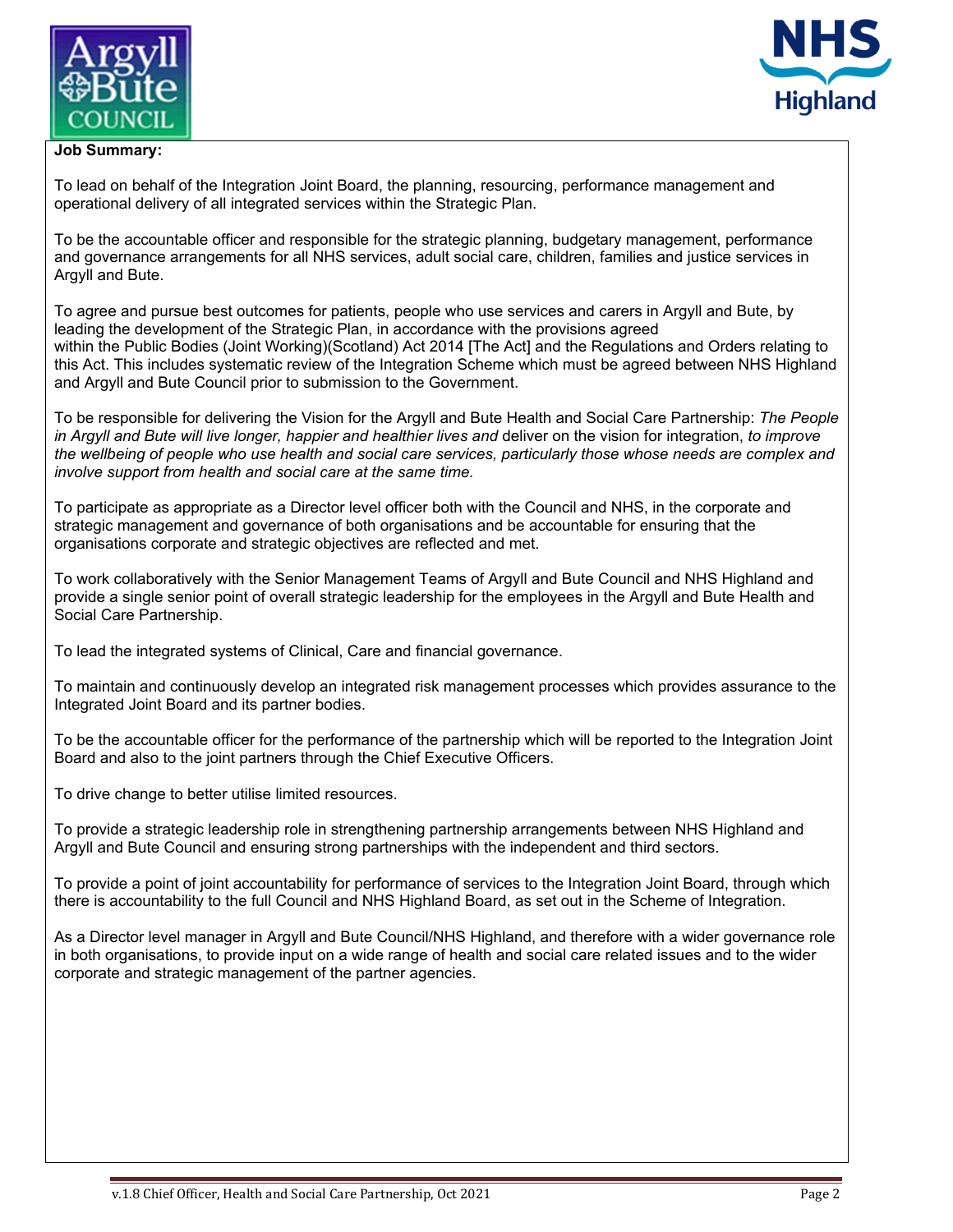





Argyll and Bute Council adult social care, children, families and justice services and budget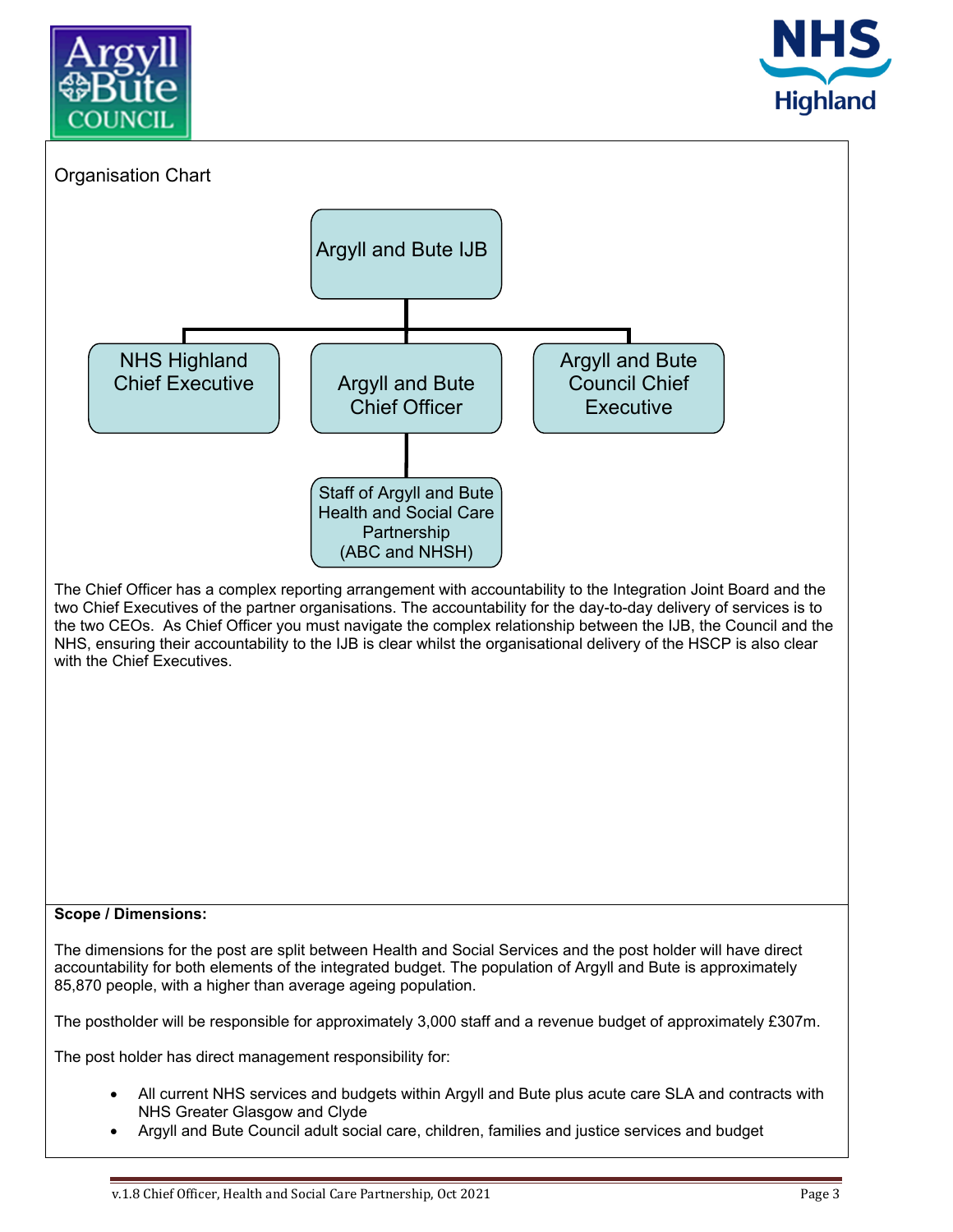



| The post holder will also have responsibility for the management of the Community Justice Social Work Services |                                                                                                                                                                                                                                                                                                                                                                           |  |
|----------------------------------------------------------------------------------------------------------------|---------------------------------------------------------------------------------------------------------------------------------------------------------------------------------------------------------------------------------------------------------------------------------------------------------------------------------------------------------------------------|--|
| <b>Job Description:</b>                                                                                        |                                                                                                                                                                                                                                                                                                                                                                           |  |
| 1.                                                                                                             | <b>Strategic Planning:</b>                                                                                                                                                                                                                                                                                                                                                |  |
|                                                                                                                | The IJB is responsible for the planning and delivery of health and social care services across Argyll<br>and Bute. The Postholder will be responsible for direct management of all Social Care Services (adult,<br>children, families and justice) and for all Health services that are delegated within the Scheme of<br>Integration.                                    |  |
| 2.                                                                                                             | Service delivery:                                                                                                                                                                                                                                                                                                                                                         |  |
|                                                                                                                | The post holder will be expected to provide input on a wide range of health and social care related<br>issues. Maintenance of Clinical, Staff partnership/employee relations, management and financial<br>standards of both the Council and NHS must be a priority of the post.                                                                                           |  |
|                                                                                                                | The post holder will be jointly accountable at a senior level to the statutory agencies for delegated<br>functions and resources and provide a single point of joint and integrated management down through<br>service delivery mechanisms, ensuring the Partnership meets all of its statutory duties.                                                                   |  |
|                                                                                                                | Inspire and Articulate the Vision for Integrated Working by:                                                                                                                                                                                                                                                                                                              |  |
|                                                                                                                | Leading strategically integrated planning to manage the Argyll and Bute Health and Social Care<br>Partnership, ensuring the management, planning and commissioning of services meets Council and<br>Board policy objectives and statutory requirements as defined in the Strategic Plan.                                                                                  |  |
|                                                                                                                | Implementing, in partnership, organisational arrangements which are fit for purpose, taking into<br>account professional responsibilities, employees and partnership development.                                                                                                                                                                                         |  |
|                                                                                                                | Delivering Integration Joint Board objectives on time and within budget and ensuring that the<br>necessary systems and working arrangements are in place to deliver all service requirements,<br>including statutory and legislative requirements.                                                                                                                        |  |
|                                                                                                                | Leading the ongoing integration of services, working closely with key stakeholders, such as health<br>and social care professionals, users of services, carers, private and third sector providers of health<br>and social care services within both the Board and Council.                                                                                               |  |
|                                                                                                                | Formulating service development and improvement strategies, ensuring integrated service planning,<br>patient safety, employee and organisational development and performance management<br>arrangements are in place at an early stage.                                                                                                                                   |  |
|                                                                                                                | Developing Community Planning Partnership (CPP) arrangements including the relationship between<br>the Health and Social Care Partnership and Community Planning, as agreed and in accordance with<br>the Argyll and Bute Local Outcome Improvement Plan.                                                                                                                 |  |
|                                                                                                                | Providing strategic leadership for the Partnership across the range of its responsibilities, ensuring<br>that the services provided are aligned to and support the Council's and Board's strategic aims,<br>regulatory requirements and corporate, clinical and employee governance standards while meeting<br>the requirements of best value and continuous improvement. |  |
|                                                                                                                | Ensuring that all statutory clinical and non-clinical governance and professional standards are                                                                                                                                                                                                                                                                           |  |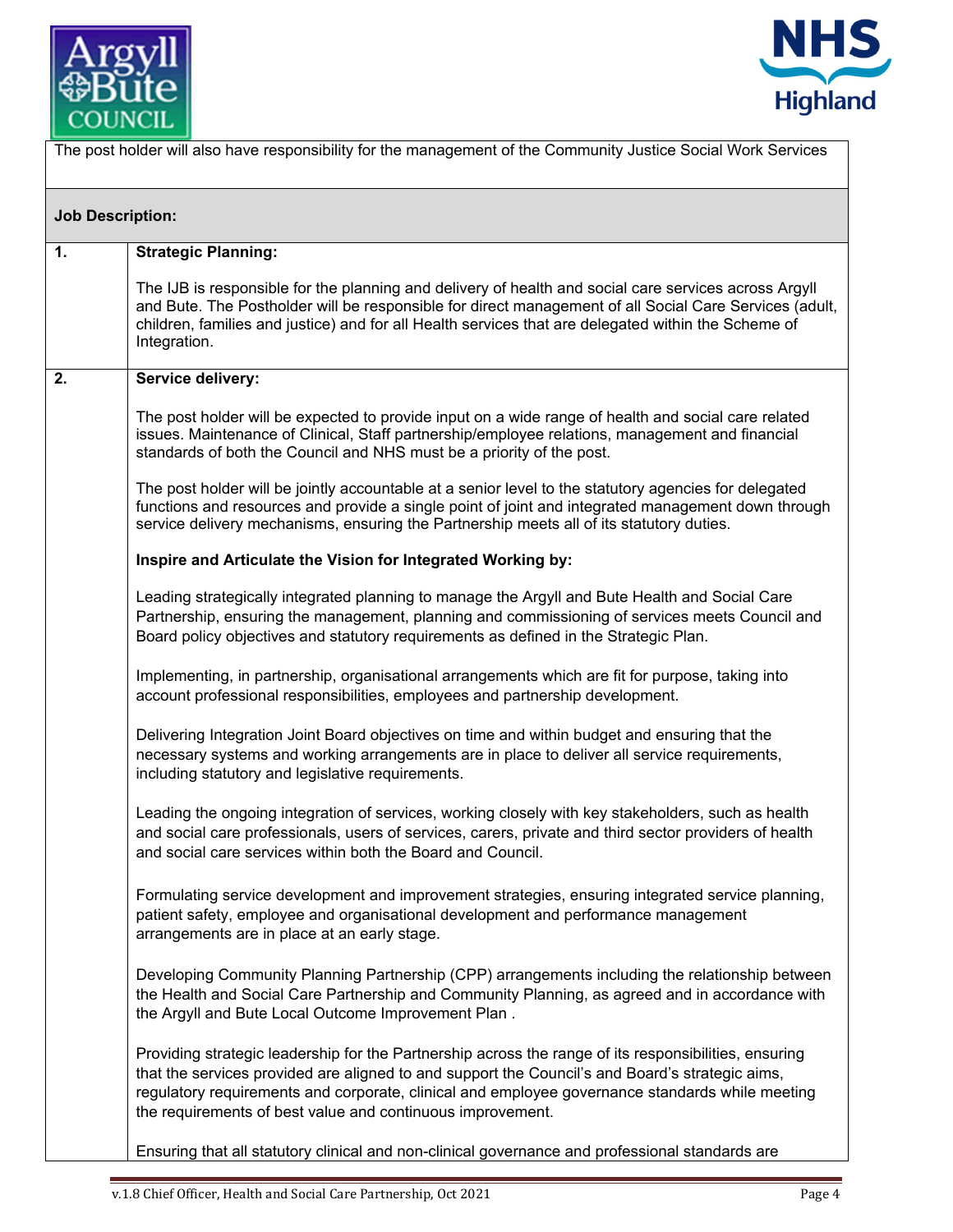



adhered to and robust arrangements are established.

Leading public involvement regarding locality planning.

Playing a key role in the corporate management and planning of both Board and Council to support Elected Members, NHS Non Executive Board members, Chief Executives and external partners through the provision of professional advice, guidance and information on the services provided and on any other matters as appropriate.

Leading change with key stakeholders to promote further joint working and to strengthen service alignment and governance arrangements between the Council and the NHS.

Representing the Council and the Board at local and national level in relation to the integration of health and social care in Scotland, influencing policy initiatives being developed by the Scottish Government, ensuring the Council and Board are fully aware of developments and have the information, professional advice and assistance necessary to make policy decisions.

## **Managing Services:**

Continue to review all services within the Partnership with a view to identifying where integration, at a service level, would deliver better outcomes for people who use services and their carers.

Develop prioritised plans for the integration of identified services.

Oversee the partnership's commissioning strategy including ensuring quality in commissioned services.

Lead initiatives to ensure that via the Integration Joint Board, the Council and Board meet policy, finance and service targets, including delayed discharges, including, for example the development of a capacity plan for older people's services, and the delivery of the health inequalities agenda.

Prepare a Service Plan for each area of activity and develop a robust performance management approach incorporating standards, performance measures and targets and for all such activities measure service delivery, monitor their implementation and ensure continuous improvement.

Participate in the arrangements for Multi Agency Public Protection Arrangements (MAPPA) including national inspections.

Lead as required the link role between relevant Inspection and Scrutiny Bodies ensuring that the IJB participates fully and uses inspection activity as part of its continuous improvement cycle.

Ensure the highest standards of corporate, clinical, financial, staff and public governance in delivering health and social care services while driving continuous improvement, achieving best value, reducing inequalities and responding to health and social care needs within Argyll and Bute.

Promote, and where necessary lead, the identification, development and implementation of service redesign projects creating new ways of working, organisational change or service change to meet the health and social care needs of the population within the financial resources delegated to the IJB.

Ensure that the responsibilities of the Council's Chief Social Work Officer (as defined by Section 45 Local Government etc. (Scotland) Act 1994) ) are effectively supported and delivered and that the requirements of NHS Clinical Governance are met.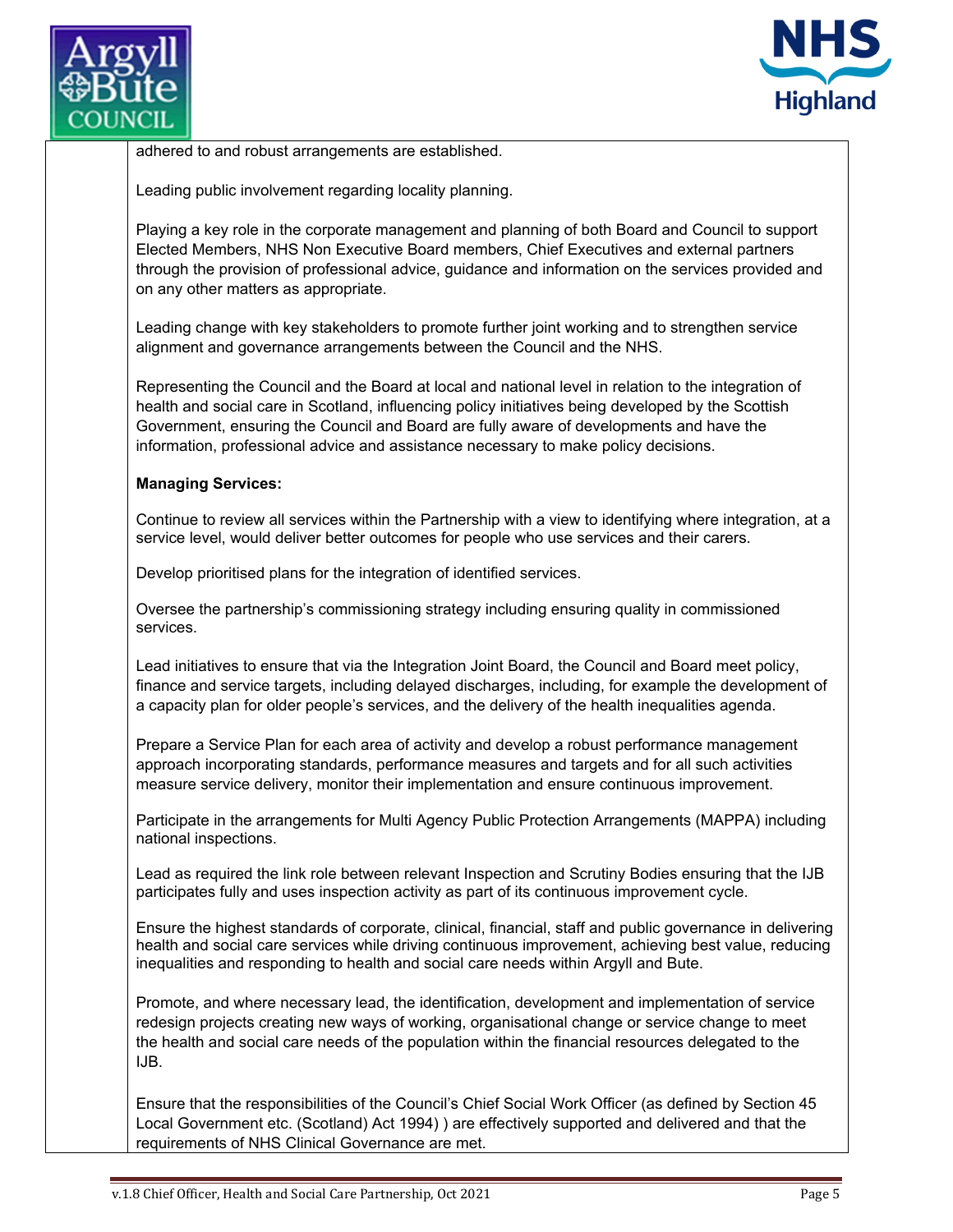

 $\mathsf{I}$ 



|    | Ensure that all services are delivered in accordance with the Partnership's Equality and Diversity<br>Policies, the statutory, general and specific Equality Duties, the Fairer Scotland Duties and the<br>provisions of the Islands Act.                                                                                                                                                |
|----|------------------------------------------------------------------------------------------------------------------------------------------------------------------------------------------------------------------------------------------------------------------------------------------------------------------------------------------------------------------------------------------|
| 3. | <b>Budget Management:</b>                                                                                                                                                                                                                                                                                                                                                                |
|    | Propose, allocate and manage budgets for the service that provide sufficient resources to meet the<br>objectives as agreed by the Council and Board, within the resources delegated by the Council and<br>Board.                                                                                                                                                                         |
|    | Ensure that budget management, regulations and reporting requirements as set out by the Council,<br>the Board and the Scheme of Integration are adhered to using the systems and process to ensure<br>effective budgetary control.                                                                                                                                                       |
|    | Ensure that an appropriately qualified Section 95 officer is in post.                                                                                                                                                                                                                                                                                                                    |
|    | Prioritise and manage effective recording of delivery to ensure the financial targets are achieved within<br>the resources available.                                                                                                                                                                                                                                                    |
|    | Ensure the partnership focuses on best value and that all services are efficient and effective                                                                                                                                                                                                                                                                                           |
|    | Ensure the management of the Information Governance Assurance Framework is appropriately<br>secure and legally compliant.                                                                                                                                                                                                                                                                |
| 4. | <b>Staff Management:</b>                                                                                                                                                                                                                                                                                                                                                                 |
|    | Ensure that all employees working within the fully integrated Partnership are managed in accordance<br>with the appropriate employer policies and procedures, employee governance frameworks and the<br>application of health and safety, equalities and dignity at work policies and practices.                                                                                         |
|    | Foster good employee relations with the representative Trades Unions and Staff Side.                                                                                                                                                                                                                                                                                                     |
|    | Lead people management practices within the Partnership which encourages a culture of positive<br>internal engagement with employees, promotes development of robust partnership working across<br>both organisations and promotes the achievement of better outcomes for service users.                                                                                                 |
|    | Ensure arrangements are in place to promote and support the continuing professional and personal<br>development of employees by ensuring that effective performance management systems are in place,<br>which provide development opportunities, enhance performance motivation, and facilitate skill<br>utilisation and flexibility. Maximise the capability and capacity of all staff. |
| 5. | Working with external partners to deliver key services jointly:                                                                                                                                                                                                                                                                                                                          |
|    | Work closely with the Chief Executives of the Council and the Board and their Senior Officers and<br>Managers, Elected members of the Council and Non-Executive Board members of the Board and<br>external partners in formulating service development strategies.                                                                                                                       |
|    | Develop and secure effective partnership working with a range of key stakeholders, including                                                                                                                                                                                                                                                                                             |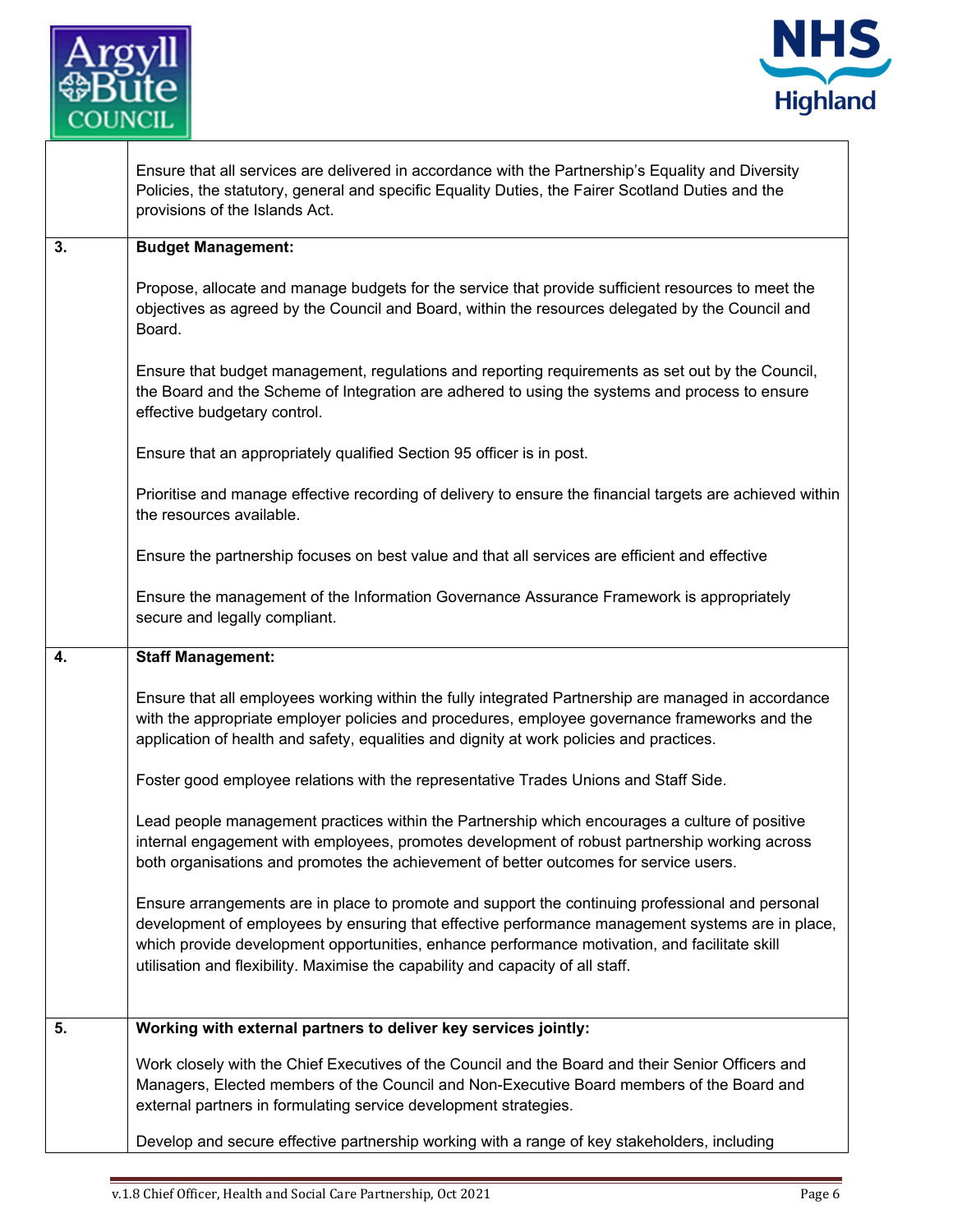



representatives of people who use services and their carers, voluntary and private sector providers, trades unions and employees to achieve optimum development of services and in accordance with NHS Reform (Scotland) Act and Best Value arrangements.

Create opportunities for team working across the Council and NHS service boundaries and continually looking for benefits that can be achieved cross-organisations, nationally and in collaboration with external partners.

Develop and promote an effective patient/user focused public involvement process and culture in the partnership by establishing appropriate arrangements, mechanisms and methods. Continually assessing their effectiveness with regard to involvement, person centered feedback and influence in improving services and achieving health outcomes.

Strengthen partnership arrangements by developing a culture that is inclusive, supportive and high performing to ensure the service we provide results in better outcomes for our service users.

Promote public awareness of Health and Social Care policies.

Represent the Council and the Board at local and national level, influencing policy initiatives and ensuring that the Council and Board are fully aware of developments and have the information and assistance necessary to make policy decisions.

Establish key working arrangements with:

Directors and Chief Officers of other Health and Social Care Partnerships, NHS Board and Councils, particularly NHS GGandC e.g. in discussions relating to pan Argyll and Bute service issues, acute or specialist service provision and/or regional service planning.

Senior employees of the Scottish Government – e.g. to represent the Council and the Board, to participate in national working groups or planning groups, to respond to Parliamentary Questions.

MPs/MSPs/Elected Members, Scottish Health Council, Public Pressure Groups/Patient Representatives/etc. – e.g. to impart information about/respond to questions or concerns about the Partnership.

The media – e.g. to respond to media questions about matters pertaining to the Partnership

National and local representatives of Trade Unions and Professional Organisations – e.g. for communication and/or consultation on major issues relating to the Partnership and negotiation on local conditions of service.

## **6. Performance Management / Reporting:**

Ensure that appropriate systems and processes are in place to enable the Partnership to meet the requirements of, and demonstrate achievements in, clinical and social care, corporate and employee governance, through monitoring, performance management and evaluation and that these standards are maintained and further developed.

Ensure that statutory requirements for performance reporting, such as National Performance Indicators and Local Government Benchmarking Framework are adhered to.

Ensure the development and performance management of Partnership operational plans in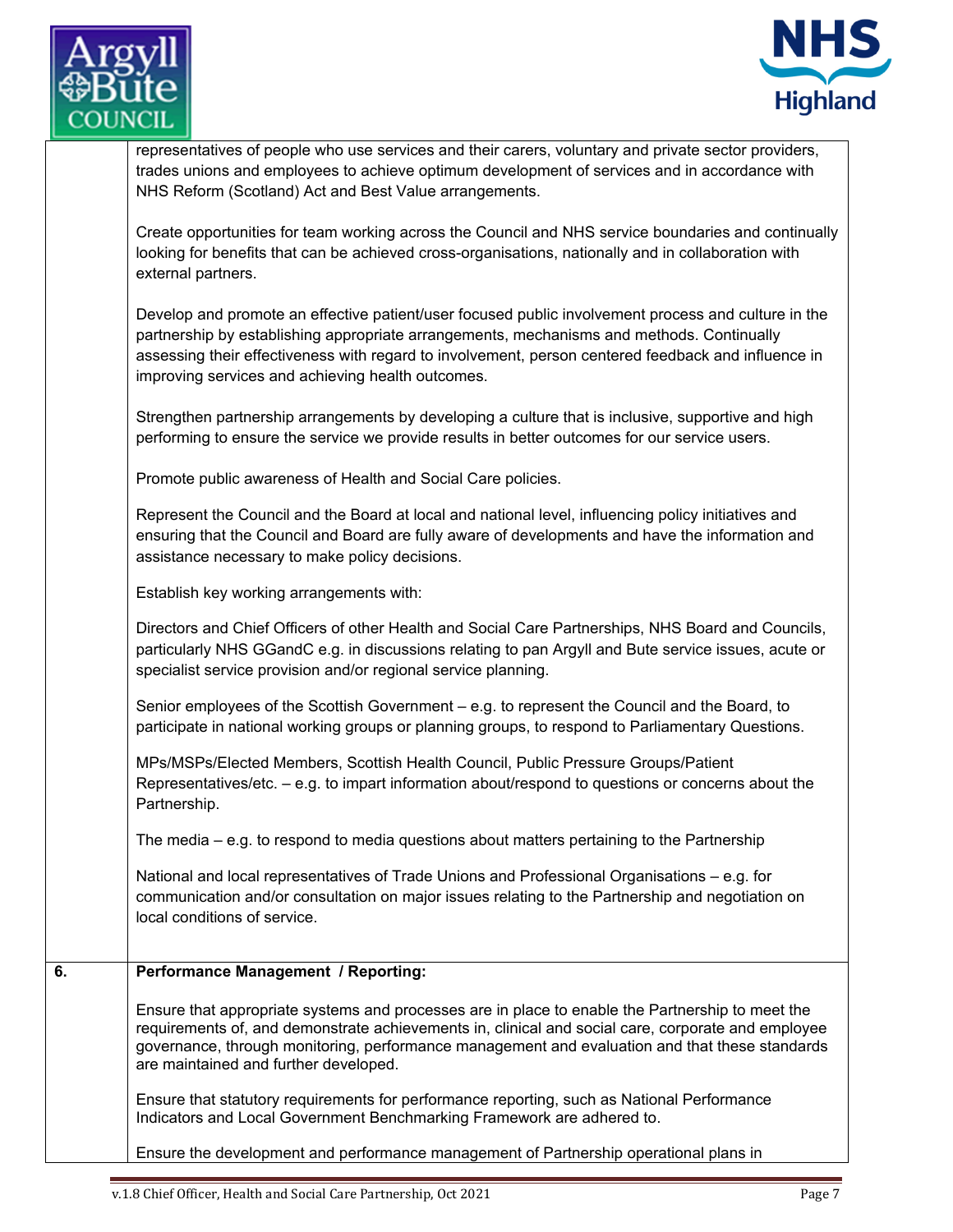



| accordance with the strategic objectives of both organisations.<br>Establish and implement a robust approach to risk management that will ensure a proactive and<br>coordinated approach to both clinical, care and business risks.<br>Manage and retain oversight of preparations for inspection and audit activity relating to delivery of<br>services defined in the Integration Joint Board agreement and undertaken as part of the Strategic<br>Plan.<br>Deliver agreed outcomes, many of which will be agreed nationally.<br>Other duties and responsibilities:<br><b>Assignment and Review of work</b><br>The Chief Officer is directly accountable to the Board and Council Chief Executives and works under<br>broad direction within the parameters of Government priorities and policies for health.<br>Review of performance in the post is undertaken through the agreement of performance objectives<br>and an annual performance and development review.<br>In view of the joint accountability to both the Council and the Board, joint review sessions involving<br>both the Chief Executives and the post holder will be arranged on a regular scheduled basis. These<br>sessions will consider both the operational performance and also the delivery of the jointly agreed<br>strategic objectives.<br><b>Decisions and Judgements</b><br>The post holder will monitor and analyse statutory, clinical, financial and staffing activity information<br>across health and social care services to ensure that performance targets are being achieved. This<br>will involve continuous assessment of the HSCP's success in implementing strategic objectives and<br>business plans. Intervention and corrective action may be required to resolve situations where<br>conflicts exist or changes in direction are required. The post holder is expected to anticipate and/or<br>plan for possible deviations and develop contingency solutions.<br>The post holder will require to make astute and difficult decisions including some case based<br>decisions as advised by the Chief Social Work Officer in their statutory capacity.<br>Most Challenging /Difficult parts of the job<br>The Chief Officer has a complex reporting arrangement with accountability to the Integration Joint<br>Board and the two Chief Executives of the partner organisations. The accountability for the day-to-day<br>delivery of services is to the two CEOs. The Chief Officer must also navigate the complex relationship<br>between the IJB, the Council and the NHS, ensuring their accountability to the IJB is clear whilst the<br>organisational delivery of the HSCP is also clear with the Chief Executives.<br>The post holder will be required to work with diverse professional groups/professional representative<br>bodies, different terms and conditions in two organisations, different trade union/employee<br>involvement environments, different governance and accountability arrangements.<br>Budget management, balancing the increase in demand for services, decrease in overall public sector<br>budgets and the ongoing need to resource change will be a core challenge for the posholder.<br>Responding to changing demands and external challenges and driving a culture of continuous<br>improvement in the Partnership which will support its future development and improve on service<br>standards within agreed budgets and resources.<br>Highly developed political management and relationship management skills are required due to the<br>complex political operating environment and range of stakeholders involved in the work of the |    |  |
|---------------------------------------------------------------------------------------------------------------------------------------------------------------------------------------------------------------------------------------------------------------------------------------------------------------------------------------------------------------------------------------------------------------------------------------------------------------------------------------------------------------------------------------------------------------------------------------------------------------------------------------------------------------------------------------------------------------------------------------------------------------------------------------------------------------------------------------------------------------------------------------------------------------------------------------------------------------------------------------------------------------------------------------------------------------------------------------------------------------------------------------------------------------------------------------------------------------------------------------------------------------------------------------------------------------------------------------------------------------------------------------------------------------------------------------------------------------------------------------------------------------------------------------------------------------------------------------------------------------------------------------------------------------------------------------------------------------------------------------------------------------------------------------------------------------------------------------------------------------------------------------------------------------------------------------------------------------------------------------------------------------------------------------------------------------------------------------------------------------------------------------------------------------------------------------------------------------------------------------------------------------------------------------------------------------------------------------------------------------------------------------------------------------------------------------------------------------------------------------------------------------------------------------------------------------------------------------------------------------------------------------------------------------------------------------------------------------------------------------------------------------------------------------------------------------------------------------------------------------------------------------------------------------------------------------------------------------------------------------------------------------------------------------------------------------------------------------------------------------------------------------------------------------------------------------------------------------------------------------------------------------------------------------------------------------------------------------------------------------------------------------------------------------------------------------------------------------------------------------------------------------------------------------------------------------------------------------------------------------------------------------------------------------------------------------|----|--|
|                                                                                                                                                                                                                                                                                                                                                                                                                                                                                                                                                                                                                                                                                                                                                                                                                                                                                                                                                                                                                                                                                                                                                                                                                                                                                                                                                                                                                                                                                                                                                                                                                                                                                                                                                                                                                                                                                                                                                                                                                                                                                                                                                                                                                                                                                                                                                                                                                                                                                                                                                                                                                                                                                                                                                                                                                                                                                                                                                                                                                                                                                                                                                                                                                                                                                                                                                                                                                                                                                                                                                                                                                                                                                       |    |  |
|                                                                                                                                                                                                                                                                                                                                                                                                                                                                                                                                                                                                                                                                                                                                                                                                                                                                                                                                                                                                                                                                                                                                                                                                                                                                                                                                                                                                                                                                                                                                                                                                                                                                                                                                                                                                                                                                                                                                                                                                                                                                                                                                                                                                                                                                                                                                                                                                                                                                                                                                                                                                                                                                                                                                                                                                                                                                                                                                                                                                                                                                                                                                                                                                                                                                                                                                                                                                                                                                                                                                                                                                                                                                                       |    |  |
|                                                                                                                                                                                                                                                                                                                                                                                                                                                                                                                                                                                                                                                                                                                                                                                                                                                                                                                                                                                                                                                                                                                                                                                                                                                                                                                                                                                                                                                                                                                                                                                                                                                                                                                                                                                                                                                                                                                                                                                                                                                                                                                                                                                                                                                                                                                                                                                                                                                                                                                                                                                                                                                                                                                                                                                                                                                                                                                                                                                                                                                                                                                                                                                                                                                                                                                                                                                                                                                                                                                                                                                                                                                                                       |    |  |
|                                                                                                                                                                                                                                                                                                                                                                                                                                                                                                                                                                                                                                                                                                                                                                                                                                                                                                                                                                                                                                                                                                                                                                                                                                                                                                                                                                                                                                                                                                                                                                                                                                                                                                                                                                                                                                                                                                                                                                                                                                                                                                                                                                                                                                                                                                                                                                                                                                                                                                                                                                                                                                                                                                                                                                                                                                                                                                                                                                                                                                                                                                                                                                                                                                                                                                                                                                                                                                                                                                                                                                                                                                                                                       |    |  |
|                                                                                                                                                                                                                                                                                                                                                                                                                                                                                                                                                                                                                                                                                                                                                                                                                                                                                                                                                                                                                                                                                                                                                                                                                                                                                                                                                                                                                                                                                                                                                                                                                                                                                                                                                                                                                                                                                                                                                                                                                                                                                                                                                                                                                                                                                                                                                                                                                                                                                                                                                                                                                                                                                                                                                                                                                                                                                                                                                                                                                                                                                                                                                                                                                                                                                                                                                                                                                                                                                                                                                                                                                                                                                       | 7. |  |
|                                                                                                                                                                                                                                                                                                                                                                                                                                                                                                                                                                                                                                                                                                                                                                                                                                                                                                                                                                                                                                                                                                                                                                                                                                                                                                                                                                                                                                                                                                                                                                                                                                                                                                                                                                                                                                                                                                                                                                                                                                                                                                                                                                                                                                                                                                                                                                                                                                                                                                                                                                                                                                                                                                                                                                                                                                                                                                                                                                                                                                                                                                                                                                                                                                                                                                                                                                                                                                                                                                                                                                                                                                                                                       |    |  |
|                                                                                                                                                                                                                                                                                                                                                                                                                                                                                                                                                                                                                                                                                                                                                                                                                                                                                                                                                                                                                                                                                                                                                                                                                                                                                                                                                                                                                                                                                                                                                                                                                                                                                                                                                                                                                                                                                                                                                                                                                                                                                                                                                                                                                                                                                                                                                                                                                                                                                                                                                                                                                                                                                                                                                                                                                                                                                                                                                                                                                                                                                                                                                                                                                                                                                                                                                                                                                                                                                                                                                                                                                                                                                       |    |  |
|                                                                                                                                                                                                                                                                                                                                                                                                                                                                                                                                                                                                                                                                                                                                                                                                                                                                                                                                                                                                                                                                                                                                                                                                                                                                                                                                                                                                                                                                                                                                                                                                                                                                                                                                                                                                                                                                                                                                                                                                                                                                                                                                                                                                                                                                                                                                                                                                                                                                                                                                                                                                                                                                                                                                                                                                                                                                                                                                                                                                                                                                                                                                                                                                                                                                                                                                                                                                                                                                                                                                                                                                                                                                                       |    |  |
|                                                                                                                                                                                                                                                                                                                                                                                                                                                                                                                                                                                                                                                                                                                                                                                                                                                                                                                                                                                                                                                                                                                                                                                                                                                                                                                                                                                                                                                                                                                                                                                                                                                                                                                                                                                                                                                                                                                                                                                                                                                                                                                                                                                                                                                                                                                                                                                                                                                                                                                                                                                                                                                                                                                                                                                                                                                                                                                                                                                                                                                                                                                                                                                                                                                                                                                                                                                                                                                                                                                                                                                                                                                                                       |    |  |
|                                                                                                                                                                                                                                                                                                                                                                                                                                                                                                                                                                                                                                                                                                                                                                                                                                                                                                                                                                                                                                                                                                                                                                                                                                                                                                                                                                                                                                                                                                                                                                                                                                                                                                                                                                                                                                                                                                                                                                                                                                                                                                                                                                                                                                                                                                                                                                                                                                                                                                                                                                                                                                                                                                                                                                                                                                                                                                                                                                                                                                                                                                                                                                                                                                                                                                                                                                                                                                                                                                                                                                                                                                                                                       |    |  |
|                                                                                                                                                                                                                                                                                                                                                                                                                                                                                                                                                                                                                                                                                                                                                                                                                                                                                                                                                                                                                                                                                                                                                                                                                                                                                                                                                                                                                                                                                                                                                                                                                                                                                                                                                                                                                                                                                                                                                                                                                                                                                                                                                                                                                                                                                                                                                                                                                                                                                                                                                                                                                                                                                                                                                                                                                                                                                                                                                                                                                                                                                                                                                                                                                                                                                                                                                                                                                                                                                                                                                                                                                                                                                       |    |  |
|                                                                                                                                                                                                                                                                                                                                                                                                                                                                                                                                                                                                                                                                                                                                                                                                                                                                                                                                                                                                                                                                                                                                                                                                                                                                                                                                                                                                                                                                                                                                                                                                                                                                                                                                                                                                                                                                                                                                                                                                                                                                                                                                                                                                                                                                                                                                                                                                                                                                                                                                                                                                                                                                                                                                                                                                                                                                                                                                                                                                                                                                                                                                                                                                                                                                                                                                                                                                                                                                                                                                                                                                                                                                                       |    |  |
|                                                                                                                                                                                                                                                                                                                                                                                                                                                                                                                                                                                                                                                                                                                                                                                                                                                                                                                                                                                                                                                                                                                                                                                                                                                                                                                                                                                                                                                                                                                                                                                                                                                                                                                                                                                                                                                                                                                                                                                                                                                                                                                                                                                                                                                                                                                                                                                                                                                                                                                                                                                                                                                                                                                                                                                                                                                                                                                                                                                                                                                                                                                                                                                                                                                                                                                                                                                                                                                                                                                                                                                                                                                                                       |    |  |
|                                                                                                                                                                                                                                                                                                                                                                                                                                                                                                                                                                                                                                                                                                                                                                                                                                                                                                                                                                                                                                                                                                                                                                                                                                                                                                                                                                                                                                                                                                                                                                                                                                                                                                                                                                                                                                                                                                                                                                                                                                                                                                                                                                                                                                                                                                                                                                                                                                                                                                                                                                                                                                                                                                                                                                                                                                                                                                                                                                                                                                                                                                                                                                                                                                                                                                                                                                                                                                                                                                                                                                                                                                                                                       |    |  |
|                                                                                                                                                                                                                                                                                                                                                                                                                                                                                                                                                                                                                                                                                                                                                                                                                                                                                                                                                                                                                                                                                                                                                                                                                                                                                                                                                                                                                                                                                                                                                                                                                                                                                                                                                                                                                                                                                                                                                                                                                                                                                                                                                                                                                                                                                                                                                                                                                                                                                                                                                                                                                                                                                                                                                                                                                                                                                                                                                                                                                                                                                                                                                                                                                                                                                                                                                                                                                                                                                                                                                                                                                                                                                       |    |  |
|                                                                                                                                                                                                                                                                                                                                                                                                                                                                                                                                                                                                                                                                                                                                                                                                                                                                                                                                                                                                                                                                                                                                                                                                                                                                                                                                                                                                                                                                                                                                                                                                                                                                                                                                                                                                                                                                                                                                                                                                                                                                                                                                                                                                                                                                                                                                                                                                                                                                                                                                                                                                                                                                                                                                                                                                                                                                                                                                                                                                                                                                                                                                                                                                                                                                                                                                                                                                                                                                                                                                                                                                                                                                                       |    |  |
|                                                                                                                                                                                                                                                                                                                                                                                                                                                                                                                                                                                                                                                                                                                                                                                                                                                                                                                                                                                                                                                                                                                                                                                                                                                                                                                                                                                                                                                                                                                                                                                                                                                                                                                                                                                                                                                                                                                                                                                                                                                                                                                                                                                                                                                                                                                                                                                                                                                                                                                                                                                                                                                                                                                                                                                                                                                                                                                                                                                                                                                                                                                                                                                                                                                                                                                                                                                                                                                                                                                                                                                                                                                                                       |    |  |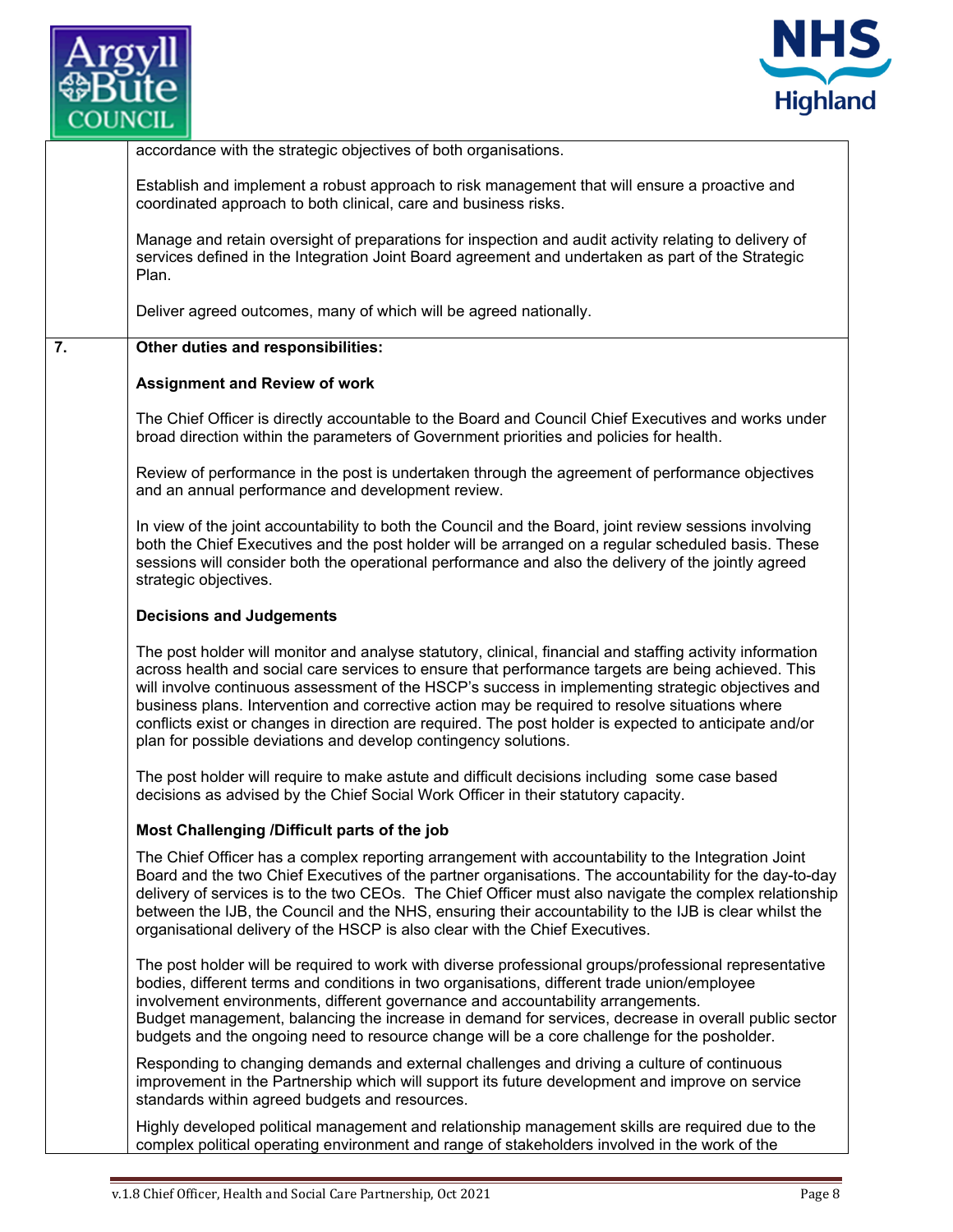



|    | Partnership.                                                                                                                                                                                                                                                                                                                  |
|----|-------------------------------------------------------------------------------------------------------------------------------------------------------------------------------------------------------------------------------------------------------------------------------------------------------------------------------|
|    | The post holder will also need to understand the culture within the two organisations and work to bring<br>together colleagues to create a positive culture and environment for leading change.                                                                                                                               |
|    | Excellent communications skills are essential to ensure that partner bodies, service users and<br>patients, IJB members, stakeholders, partners and employees are informed about the activities of the<br>IJB.                                                                                                                |
|    |                                                                                                                                                                                                                                                                                                                               |
| 8. | <b>Health and Safety:</b>                                                                                                                                                                                                                                                                                                     |
|    | Promote the health, safety and wellbeing of employees at work and of service users through the<br>implementation of the Council and Board's policies on Health, Safety and Wellbeing at work and<br>departmental Health and Safety arrangements in accordance with all relevant statutory requirements,<br>leading by example |
|    | Proactively manage the health and safety of employees across the service in accordance with the<br>appropriate policies and procedures and ensure that:                                                                                                                                                                       |
|    | 1. All key elements of effective health and safety management are in place (e.g. risk<br>assessments).                                                                                                                                                                                                                        |
|    | 2. Employees and/or outside bodies under his/her control comply with the organisational or their<br>own health and safety at work procedures                                                                                                                                                                                  |
|    | 3. Safe systems of work are used at all times.                                                                                                                                                                                                                                                                                |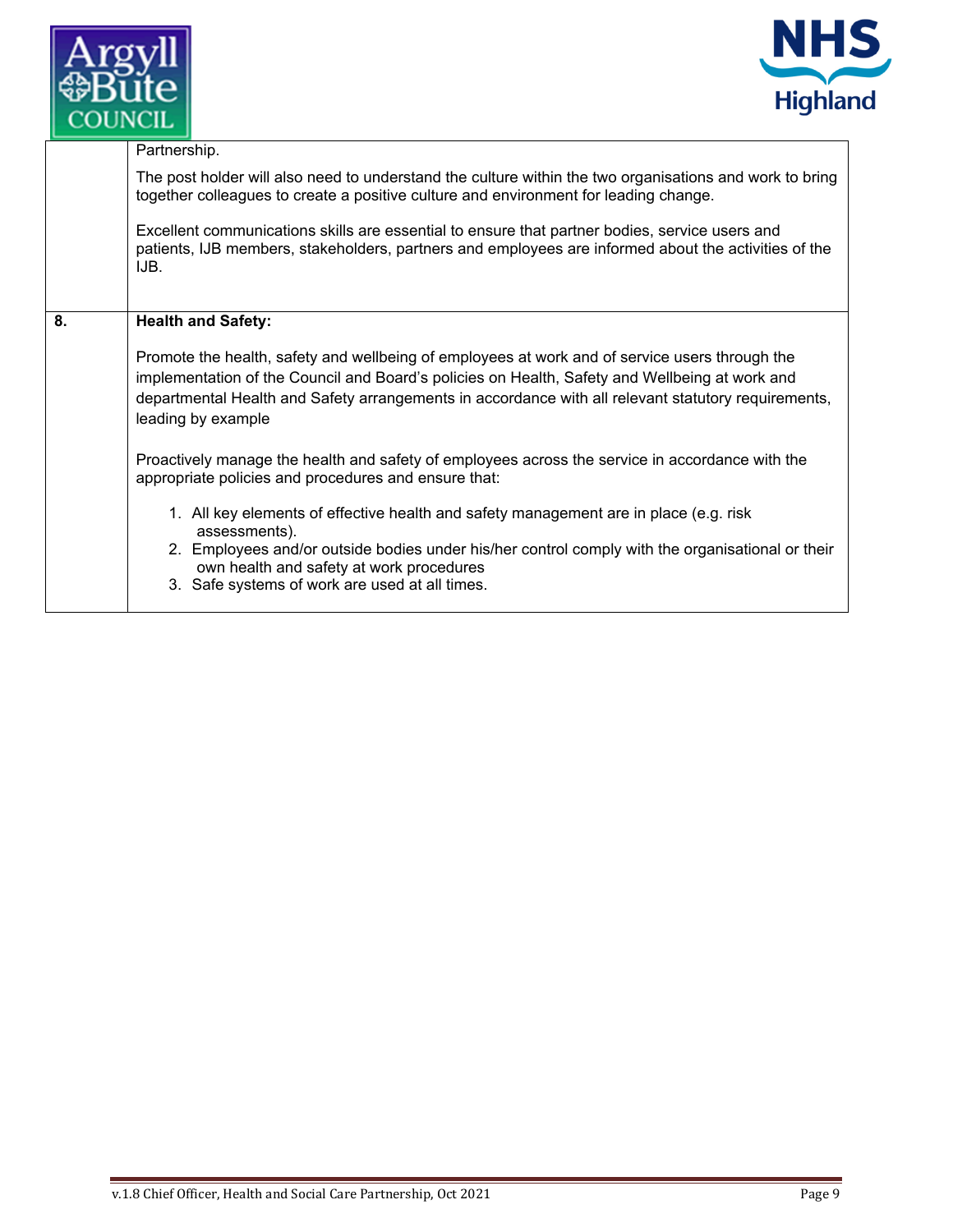



| <b>Person Specification:</b>   |                                                                                                                                                                              |  |  |
|--------------------------------|------------------------------------------------------------------------------------------------------------------------------------------------------------------------------|--|--|
|                                | <b>CRITERIA:</b> E = Essential<br>$D =$ Desirable                                                                                                                            |  |  |
|                                | Education and / or professional qualifications                                                                                                                               |  |  |
| E.1                            | Educated to degree level or equivalent in an appropriate discipline                                                                                                          |  |  |
| E.2                            | Evidence of continuing, relevant, professional and personal development                                                                                                      |  |  |
| E.3                            | Educated to Higher Degree level                                                                                                                                              |  |  |
| D.1                            | <b>Management Qualification</b>                                                                                                                                              |  |  |
|                                | <b>Experience</b>                                                                                                                                                            |  |  |
| E.1                            | Substantial senior leadership and management experience within a large, complex organisation in the public,<br>voluntary or care sectors involving multi-disciplinary teams. |  |  |
| E.2                            | Experience of partnership working and delivering outcomes with other public sector agencies, voluntary and/or<br>private sector organisations                                |  |  |
| E.3                            | Experience of managing significant financial resources including financial planning, monitoring, control and<br>reporting                                                    |  |  |
| E.4                            | Experience of communicating complex issues effectively to a wide groups of stakeholders, operating effectively<br>under pressure                                             |  |  |
| E.5                            | Experience of working within political structures or at board level                                                                                                          |  |  |
| E.6                            | Demonstrable track record of decision making and leading and delivering successful and innovative service<br>change and improvement programmes and projects.                 |  |  |
| D.1                            | Experience of leading multiple specialist teams to achieve high standards of performance and deliver<br>improvements together                                                |  |  |
| Specific job-related knowledge |                                                                                                                                                                              |  |  |
|                                | Knowledge, training and skills required to do the job                                                                                                                        |  |  |
| E.1                            | Detailed knowledge of national health and social care partnership legislation, strategic policy, operation,<br>opportunity and challenges                                    |  |  |
| E.2                            | Strong persuasive, influencing and inter-personal skills                                                                                                                     |  |  |
| E.3                            | Able to think and act strategically in the forward planning and development of corporate business objectives and<br>policy                                                   |  |  |